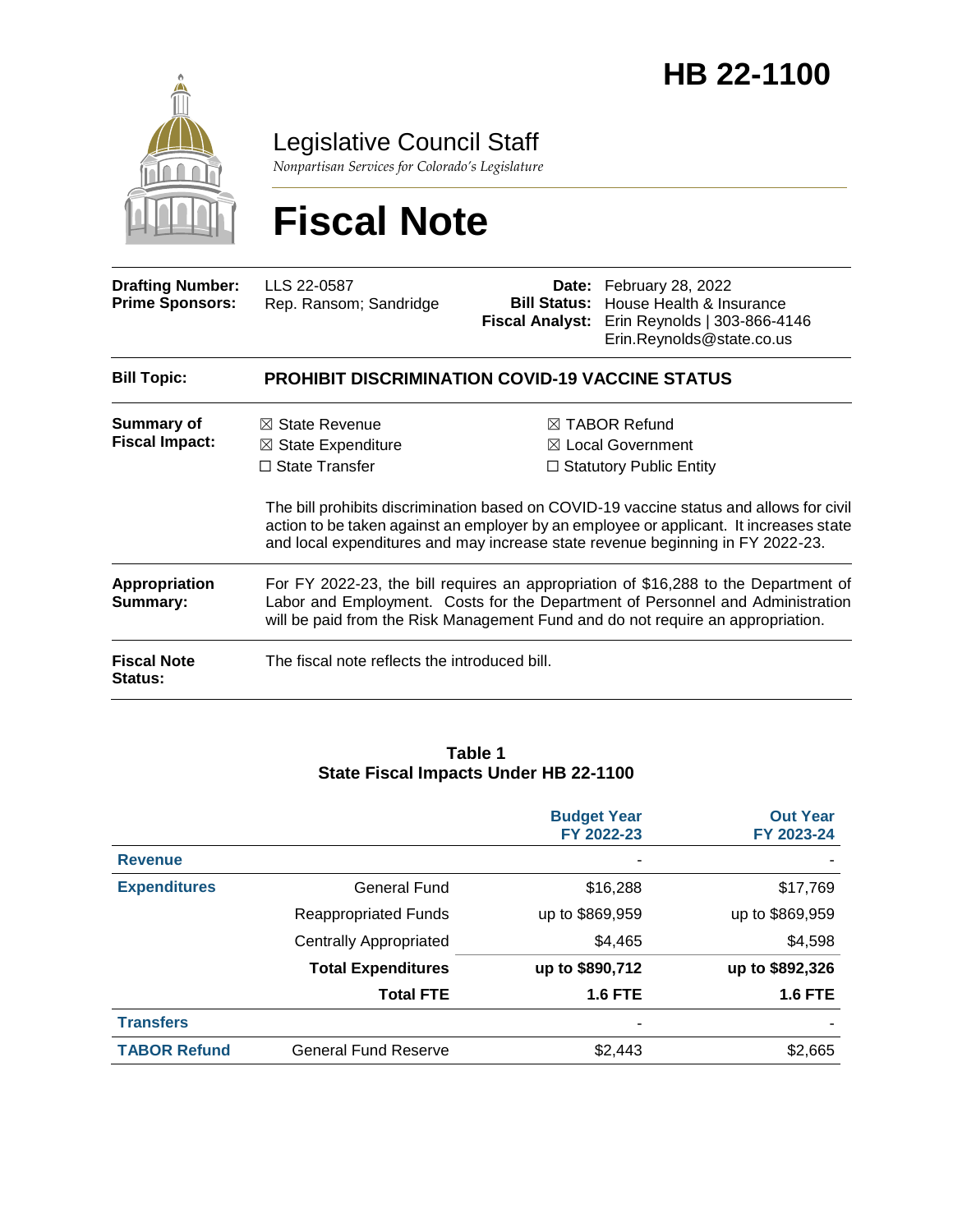# February 28, 2022 **HB 22-1100**

# **Summary of Legislation**

The bill prohibits an employer from taking adverse action against an employee or applicant for employment based on the individual's COVID-19 immunization status. An aggrieved employee or applicant may file a civil action for injunctive, affirmative, and equitable relief and, if the employer acted with malice or wanton or willful misconduct or has repeatedly violated the law, the court may also award punitive damages and attorney fees and costs.

Additionally, the bill specifies that the COVID-19 vaccine is not mandatory, that the state cannot require any individual to obtain a COVID-19 vaccine, and that government agencies and private businesses, including health insurers, cannot discriminate against clients, patrons, or customers based on their COVID-19 vaccination status. A person aggrieved by a violation of these prohibitions may file a civil action for injunctive and other appropriate relief and may be awarded punitive damages and attorney fees and costs for wanton, willful, or repeated violations.

### **Background**

**Federal COVID-19 vaccination mandates.** Under Centers for Medicare and Medicaid Services rule established November 2021, a range of health care providers receiving federal funding are to require their employees to be vaccinated, with exemptions allowed for medical and religious reasons. After state challenges, the U.S. Supreme Court lifted injunctions in mid-January, and the CMS is currently implementing the mandate. Two other mandates have been either blocked by the U.S. Supreme Court and withdrawn (the Occupational Safety and Health Administration's vaccine mandate for businesses with 100 or more employees) or are in state courts of appeal (the president's Executive Order requiring federal contractors to be vaccinated, in Georgia).<sup>1</sup>

**Colorado COVID-19 vaccination mandates.<sup>2</sup>** State employees are currently required to attest vaccination status and, in some cases, required to undergo serial testing in lieu of vaccination. Departments that provide services for vulnerable or at-risk populations, populations living in congregate living settings, in-person programs, and public health laboratories—such as the Departments of Corrections, Human Services, and Public Health and Environment—may create additional, more restrictive safety measures and mandatory vaccination policies for employees in contact with these populations as directed by their department. In such cases, full vaccination can be required with no option for testing, although religious and medical exemptions and reasonable accommodation requests shall be addressed as required by law pursuant to the Equal Employment Opportunity Commission's vaccination guidance.<sup>3</sup> Consequences for employees who do not comply with these mandatory vaccination policies may include corrective and/or disciplinary action up to and including termination pursuant to the applicable State Personnel Board Rules and Director's Administrative Procedures and Executive Order D 2021 132 Colorado's Disaster Recovery Order.

 $\overline{a}$ <sup>1</sup> Explainer: Who must follow Biden's vaccine mandates? Associated Press, February 24, 2022: https://apnews.com/article/coronavirus-pandemic-joebiden-us-supreme-court-health-business-4b627f784e59e82e59ed66ed17cc8b67

<sup>2</sup> Colorado Division of Human Resources, COVID-19 Vaccination and Serial Testing Requirements, revised February 28, 2022: https://drive.google.com/file/d/1jwZbZQjMonCdKAbBZ\_h1TqhEDKm6AqLW/view

<sup>3</sup> Equal Employment Opportunity Commission's vaccination guidance: https://www.eeoc.gov/wysk/what-you-should-know-about-covid-19-and-adarehabilitation-act-and-other-eeo-laws#K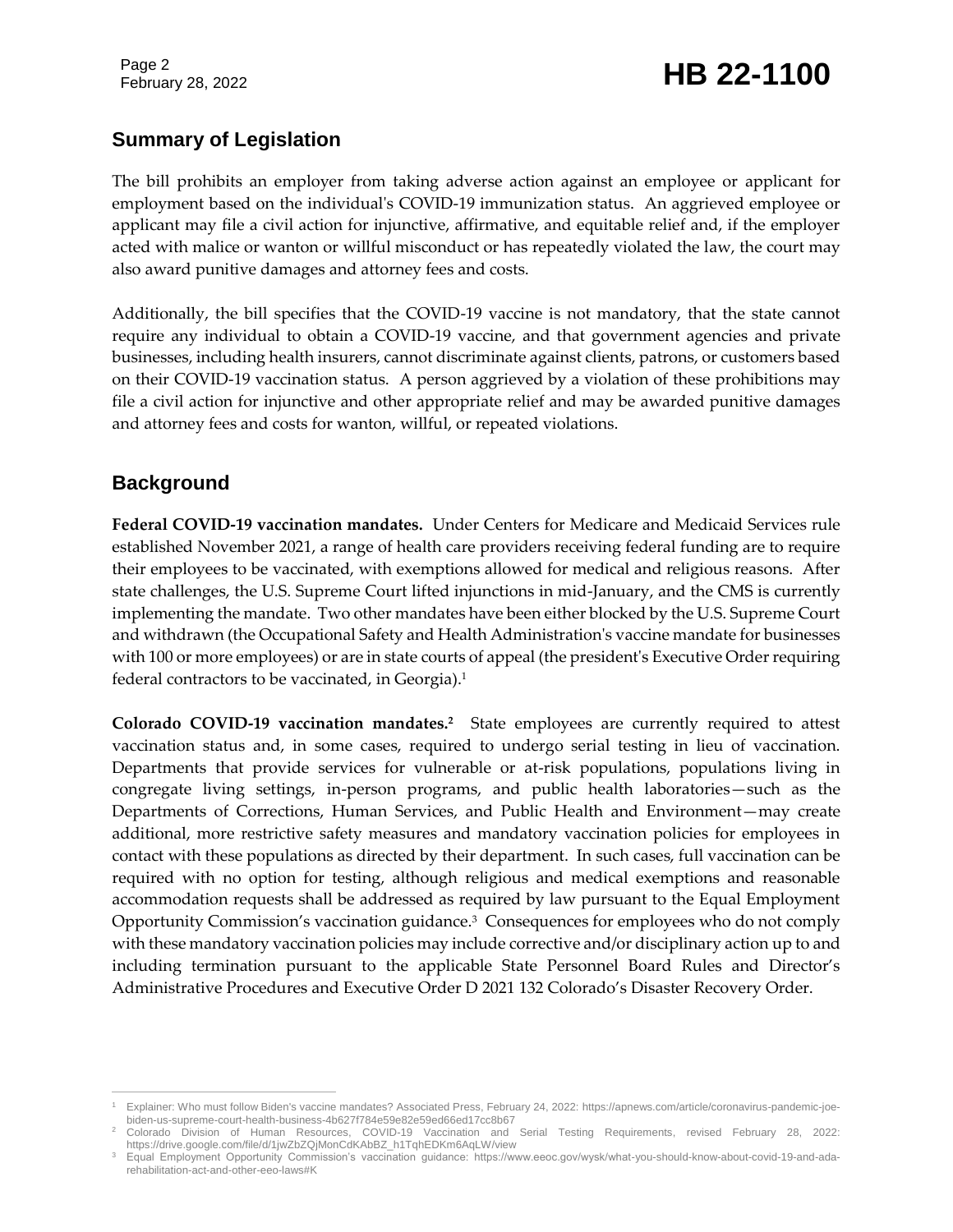# February 28, 2022 **HB 22-1100**

#### **State Revenue**

To the extent that individuals file civil actions under the bill, filing fee revenue will increase. Court fee revenue is subject to TABOR.

#### **State Expenditures**

The bill increases state expenditures by up to \$869,959 per year in the Department of Personnel and Administration (DPA) beginning in FY 2022-23, and by \$20,753 in FY 2022-23 and \$22,367 in FY 2023-24 in the Department of Labor and Employment (CDLE). DPA expenditures are paid from reappropriated funds from affected state agencies, and CDLE expenditures are paid from the General Fund. Workload may also increase for trial courts in the Judicial Department. These impacts are summarized in Table 2 and discussed below.

|                                                         | FY 2022-23      | FY 2023-24      |
|---------------------------------------------------------|-----------------|-----------------|
| Department of Personnel and Administration <sup>1</sup> |                 |                 |
| Risk Management                                         | up to \$639,004 | up to \$639,004 |
| Legal Services                                          | \$230,955       | \$230,955       |
| FTE - Legal Services                                    | 1.3 FTE         | 1.3 FTE         |
| <b>DPA Subtotal</b>                                     | up to \$869,959 | Up to \$869,959 |
| <b>Department of Labor and Employment</b>               |                 |                 |
| <b>Personal Services</b>                                | \$16,288        | \$17,769        |
| Centrally Appropriated Costs <sup>1</sup>               | \$4,465         | \$4,598         |
| FTE - Personal Services                                 | $0.3$ FTE       | $0.3$ FTE       |
| <b>CDLE Subtotal</b>                                    | \$20,753        | \$22,367        |
| Total                                                   | up to \$890,712 | up to \$892,326 |
| <b>Total FTE</b>                                        | 1.6 FTE         | <b>1.6 FTE</b>  |

#### **Table 2 Expenditures Under HB 22-1100**

<sup>1</sup> *These costs can be absorbed by the state's Risk Management Fund in the first year, and will be addressed through common policies in future fiscal years.*

<sup>2</sup> *Centrally appropriated costs are not included in the bill's appropriation.*

**Department of Personnel and Administration.** As discussed in the Background section, the state currently has certain COVID-19 vaccine mandates as required by federal and state policy. The bill prohibits a vaccine mandate; however, the fiscal note assumes that conflicting laws will result in increased litigation against the state, which will increase costs in the state's Risk Management Program, administered by the DPA. Cost estimates are based on the data and assumptions detailed below, and include legal defense costs and settlement payments. Costs will be paid using reappropriated funds in the Risk Management Fund and require no appropriation.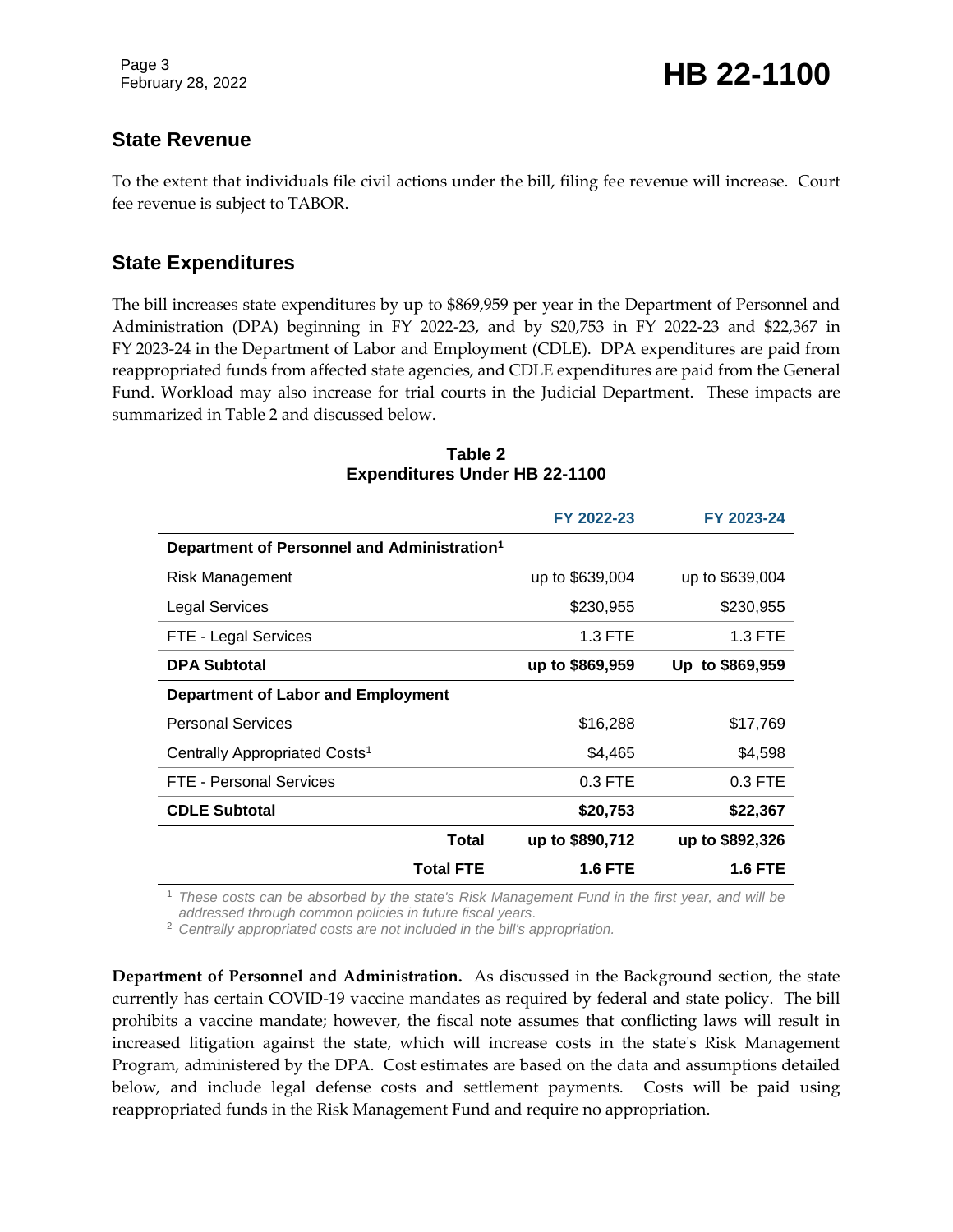- **Data and assumptions.** Out of the state's 65,000 employees, 546 have applied for exemptions from a COVID-19 vaccination mandate. Applying the three-year average of employment-related claims to this number, it is anticipated that there will be up to nine additional employment-related claims.
- **Employment-related claims and legal services costs.** The fiscal note assumes that of the nine claims: one will settle at the Colorado Governmental Immunity Act cap, \$387,000, with legal services estimated at \$109,773; two will settle at an average amount, \$126,002, with legal services estimated at \$36,591 per case; and the remainder will result in litigation only at the Office of Risk Management's average cost of \$8,000 per case. As discussed below, actual costs may vary from these estimates, but are provided for informational purposes to describe the potential liability to the state from these types of claims.
- **Costs to be addressed through the annual budget process.** The state's actual costs will depend on a number of factors, including the number and complexity of cases, case outcomes, and the timing of cases and judgments. Depending on the number of cases annually, costs may vary from year to year or be spread out over a number of years. It is assumed that ongoing costs will be addressed through the annual budget process once more information on cases and settlements are known.

**Department of Labor and Employment.** The Division of Labor and Statistics in the CDLE administers state employment and labor laws. It requires 0.3 FTE Compliance Investigator I to maintain public outreach materials and respond to an estimated 50 inquiries per month regarding the bill.

**Judicial Department.** To the extent that individuals file civil actions against an employer or potential employer, expenditures in trial courts will increase. The fiscal note assumes this impact will be minimal and no change in appropriations is required.

**Centrally appropriated costs.** Pursuant to a Joint Budget Committee policy, certain costs associated with this bill are addressed through the annual budget process and centrally appropriated in the Long Bill or supplemental appropriations bills, rather than in this bill. These costs, which include employee insurance and supplemental employee retirement payments, are shown in Table 2.

# **Other Budget Impacts**

**General Fund reserve.** Under current law, an amount equal to 15 percent of General Fund appropriations must be set aside in the General Fund statutory reserve beginning in FY 2022-23. Based on this fiscal note, the bill will increase the amount of General Fund held in reserve by the amounts shown in Table 1, which will decrease the amount of General Fund available for other purposes.

#### **Local Government**

Similar to the state, local government expenditures are expected to increase from employment-related claims filed against county and municipal employers.